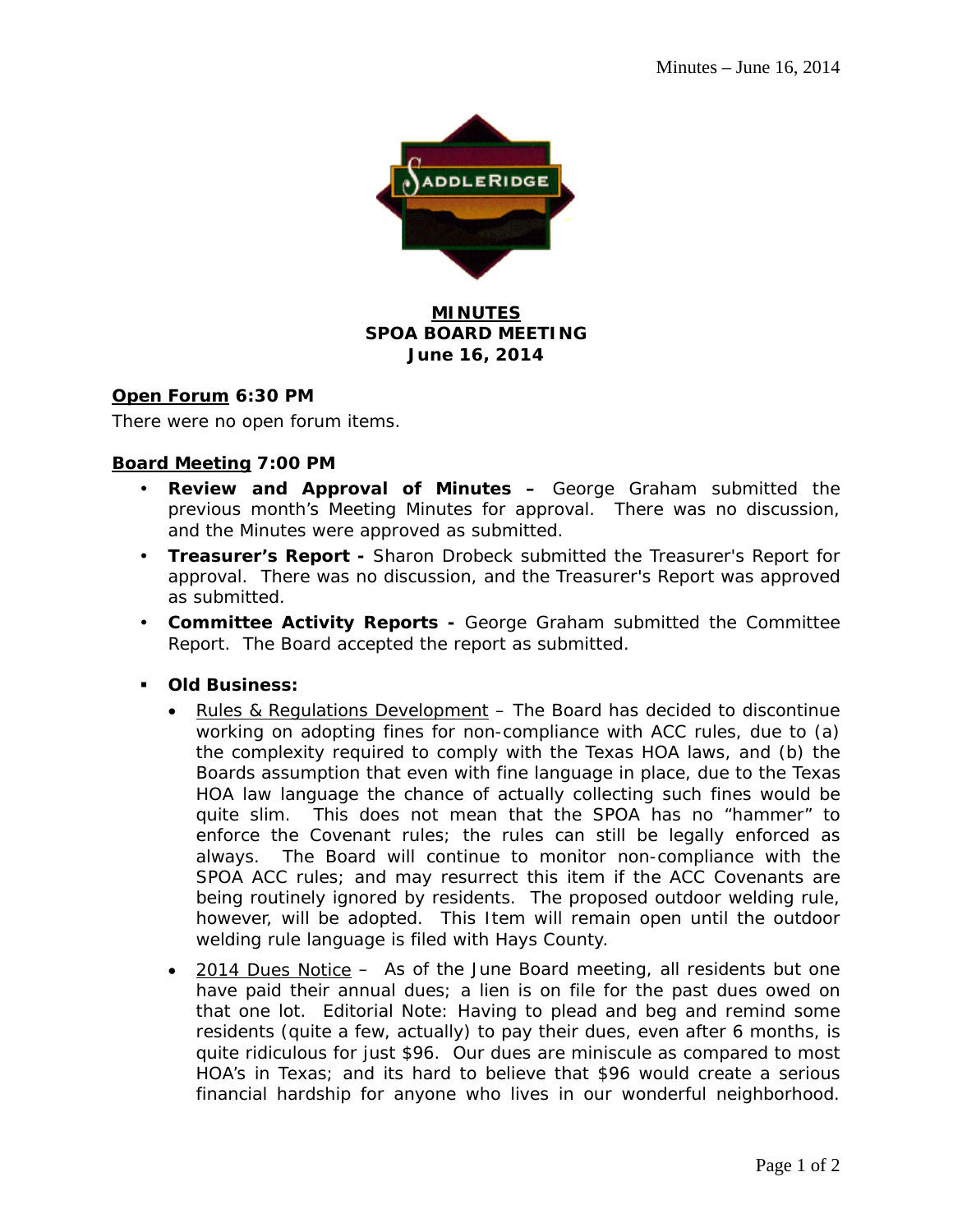That said; if this issue gets worse next year (and it has been trending worse over the previous few years), the Board will most likely add a fine for late dues payment. This item will be closed for now, but may be revisited prior to the 2015 dues-collection cycle.

- New Candidates for Next SPOA Board Election The SPOA Board is still severely in need of candidates for the next Board election. A couple of folks have shown some interest, but that's not nearly enough. It takes a community to run a community!! Please seriously consider helping run your neighborhood by running for a Board position!! Think of what a mess Saddleridge would be without a Board at all!! This Item will remain open through the upcoming Board election.
- Front Entrance Landscaping The Landscape Committee has submitted no estimates and/or suggestions regarding entrance landscaping to submit to the Board. Therefore, this item will be closed.
- **New Business:**
	- There was no new business

The meeting was adjourned at 7:15 PM.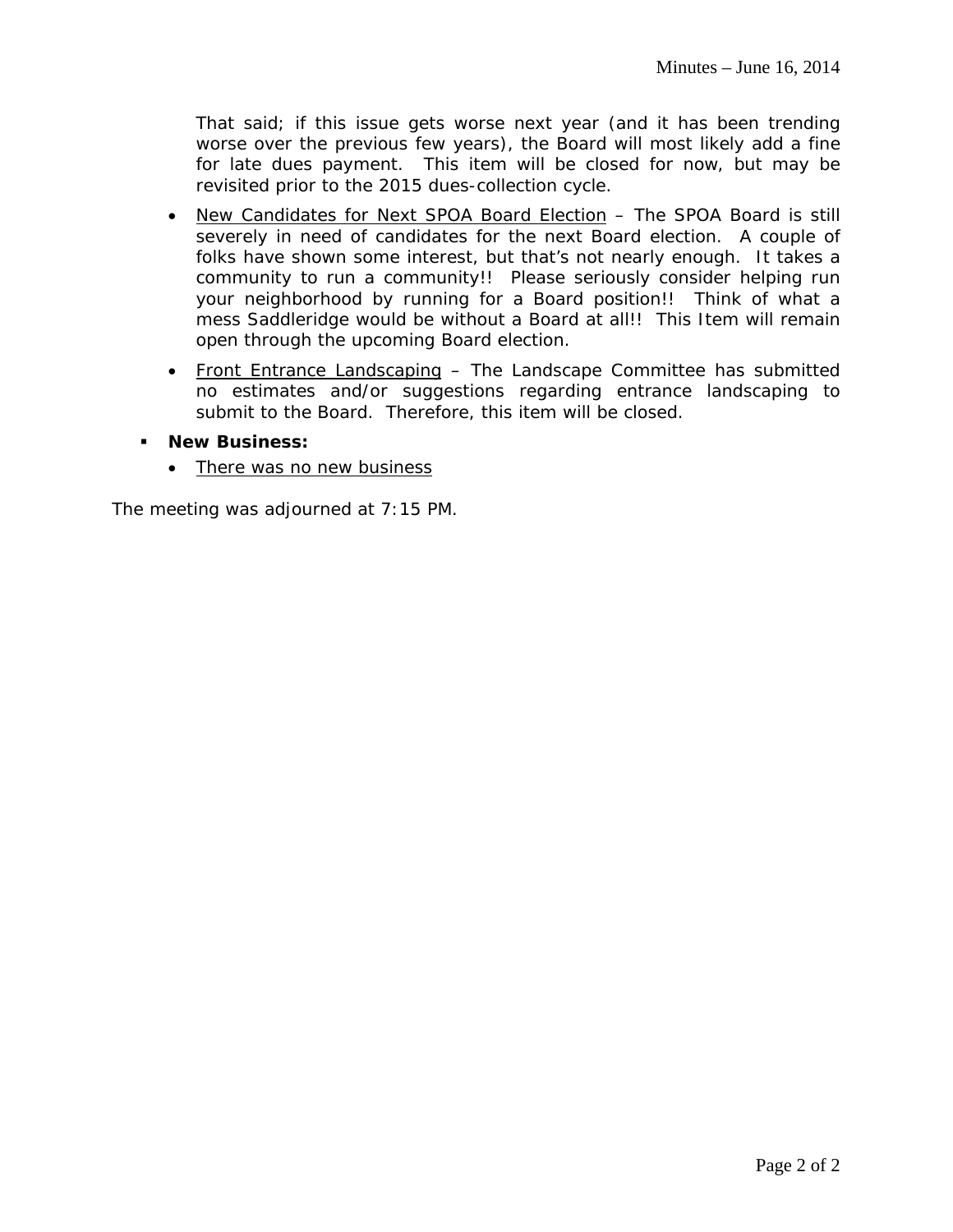# **Saddleridge Property Owners Association**

## **May Treasurer's Report June 16, 2014**

The May Treasurer's report includes a month-end and prior year-end Balance Sheet as well as detailed Profit and Loss Statements that compare actual experience to the budgeted income and expense projections for the month and year-to-date through May. This information is included in a format which includes the 2014 annual budget. This will help to keep the big picture in mind.

The Balance Sheet as of May 31 includes:

- Checking/Savings totaling \$101,477 and no outstanding liabilities.
- Accounts Receivable of \$(8), this negative balance represents dues paid in advance.

A review of the Profit and Loss report shows the monthly net loss to be \$(53) for May, this compares favorably to the budgeted net loss of  $\S(1,313)$ . Although there are no unusual items to report, there is a couple to bring to your attention:

- $\bullet$  Heating & AC \$453.70 repair was necessary.
- Office Supplies \$149.32 are charges for new checks and deposit books.

Year-to-date net income is \$9,126 and budgeted net income \$7,585.

As a reminder, monthly budgets can be arbitrary as foreseeing exactly when an expense will occur is difficult to predict. Therefore, our focus is primarily to manage the annual budget.

All but one of the Property Owners has paid their respective 2014 Dues. This individual is multiple years in arrears on his dues and liens have been placed on the property accordingly. I would like to thank Bo for his diligent collection efforts!

Respectfully submitted,

Sharon M. Drobeck Treasurer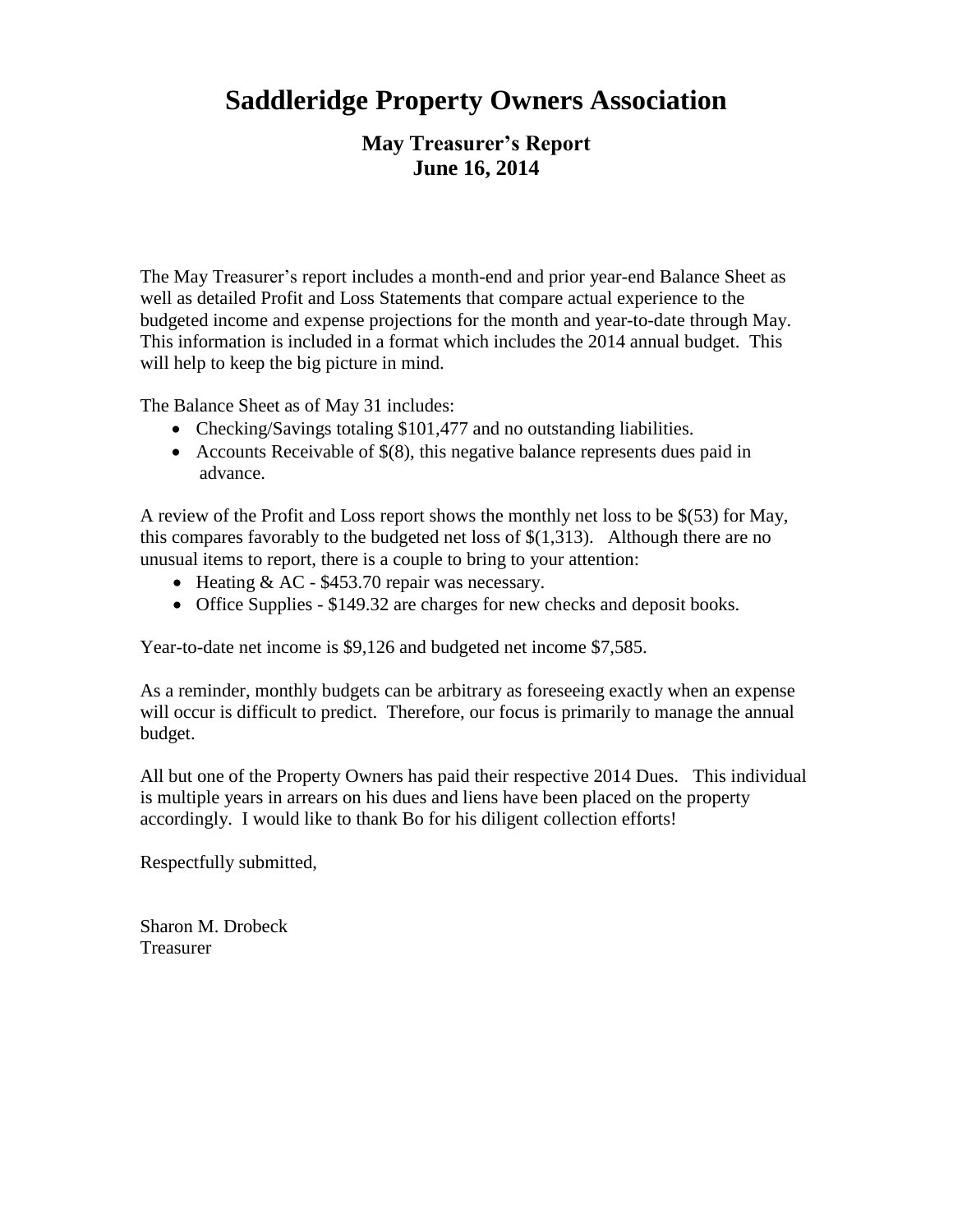# **Saddleridge Property Owners Association Balance Sheets As of**

|                                       | May 31, 2014 | December 31, 2013 |
|---------------------------------------|--------------|-------------------|
| <b>ASSETS</b>                         |              |                   |
| <b>Current Assets</b>                 |              |                   |
| <b>Checking/Savings</b>               |              |                   |
| Ozona CD                              | 50,404.12    | 50,370.99         |
| <b>Ozona Checking</b>                 | 3,630.91     | 6,621.87          |
| <b>Ozona Money Market</b>             | 47,441.86    | 35,423.32         |
| <b>Total Checking/Savings</b>         | 101,476.89   | 92,416.18         |
| <b>Accounts Receivable</b>            |              |                   |
| <b>Accounts Receivable</b>            | (8.00)       | (16.27)           |
| <b>Total Accounts Receivable</b>      | (8.00)       | (16.27)           |
| <b>Other Current Assets</b>           |              |                   |
| <b>Total Current Assets</b>           | 101,468.89   | 92,399.91         |
| <b>Other Assets</b>                   |              |                   |
| <b>Saddleridge Property</b>           | 80,500.00    | 80,500.00         |
| <b>Total Other Assets</b>             | 80,500.00    | 80,500.00         |
| <b>TOTAL ASSETS</b>                   | 181,968.89   | 172,899.91        |
| <b>LIABILITIES &amp; EQUITY</b>       |              |                   |
| <b>Equity</b>                         |              |                   |
| <b>Opening Balance Equity</b>         | 110,823.40   | 110,823.40        |
| <b>Retained Earnings</b>              | 62,072.09    | 57,952.05         |
| <b>Net Income</b>                     | 9,073.40     | 4,124.46          |
| <b>Total Equity</b>                   | 181,968.89   | 172,899.91        |
| <b>TOTAL LIABILITIES &amp; EQUITY</b> | 181,968.89   | 172,899.91        |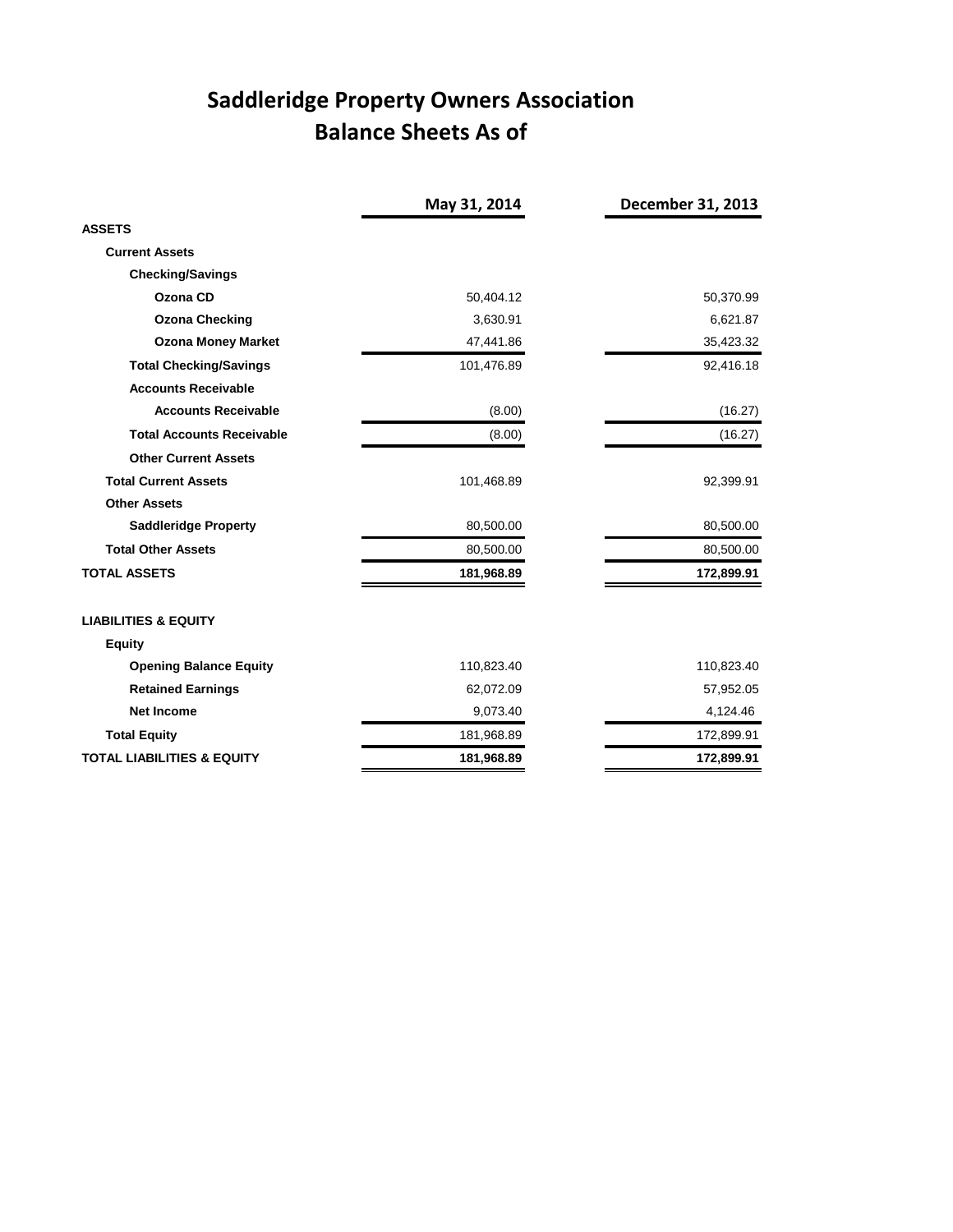#### **10:42 AM 06/13/14 Cash Basis**

# **Saddleridge Property Owners Association Profit & Loss Budget Performance**

 **May 2014**

|                               | May 14 | <b>Budget</b> | Jan - May 14 | <b>YTD Budget</b> | <b>Annual Budget</b> |
|-------------------------------|--------|---------------|--------------|-------------------|----------------------|
| <b>Income</b>                 |        |               |              |                   |                      |
| <b>Clubhouse Usage Fee</b>    | 50.00  | 50.00         | 150.00       | 175.00            | 500.00               |
| <b>HOA Dues Collected</b>     | 472.64 | 0.00          | 15,051.00    | 14,375.00         | 19,580.00            |
| <b>Interest Assessed Fees</b> | 44.35  | 0.00          | 163.33       | 50.00             | 250.00               |
| <b>Interest Inc</b>           | 8.32   | 8.00          | 57.32        | 40.00             | 100.00               |
| <b>Resale Cert. Fee</b>       | 100.00 | 50.00         | 100.00       | 200.00            | 500.00               |
| <b>Transfer Fees</b>          | 100.00 | 50.00         | 100.00       | 150.00            | 500.00               |
| <b>Uncategorized Income</b>   | 0.00   |               | 0.00         | 0.00              | 0.00                 |
| <b>Total Income</b>           | 775.31 | 158.00        | 15,621.65    | 14,990.00         | 21,430.00            |
| <b>Expense</b>                |        |               |              |                   |                      |
| <b>Accounting</b>             |        |               |              |                   |                      |
| <b>Accounting-Bookkeeper</b>  | 175.00 | 175.00        | 875.00       | 875.00            | 2,100.00             |
| <b>Total Accounting</b>       | 175.00 | 175.00        | 875.00       | 875.00            | 2,100.00             |
| <b>Annual Septic Contract</b> | 0.00   | 250.00        | 0.00         | 250.00            | 250.00               |
| <b>Bank Charges</b>           |        |               |              |                   |                      |
| <b>Check Printing</b>         | 0.00   | 75.00         | 0.00         | 75.00             | 75.00                |
| <b>Safe Deposit Box</b>       | 0.00   |               | 40.00        | 40.00             | 40.00                |
| <b>Total Bank Charges</b>     | 0.00   | 75.00         | 40.00        | 115.00            | 115.00               |
| <b>Clubhouse Expenses</b>     |        |               |              |                   |                      |
| Cleaning                      | 50.00  | 50.00         | 250.00       | 250.00            | 595.00               |
| <b>Cleaning Supplies</b>      | 0.00   | 0.00          | 0.00         | 25.00             | 100.00               |
| <b>Furnishings</b>            | 0.00   | 100.00        | 0.00         | 100.00            | 200.00               |
| <b>Heating and AC</b>         | 453.70 |               | 453.70       | 75.00             | 150.00               |
| <b>Insurance</b>              | 0.00   |               | 0.00         |                   | 375.00               |
| Lighting                      | 0.00   |               | 0.00         | 50.00             | 50.00                |
| <b>Maintenance Labor</b>      | 0.00   |               | 0.00         | 400.00            | 400.00               |
| <b>Misc</b>                   | 0.00   |               | 0.00         | 0.00              | 0.00                 |
| <b>Outside Lighting</b>       | 0.00   |               | 0.00         |                   | 50.00                |
| <b>Pest Control</b>           | 0.00   |               | 205.68       | 208.00            | 420.00               |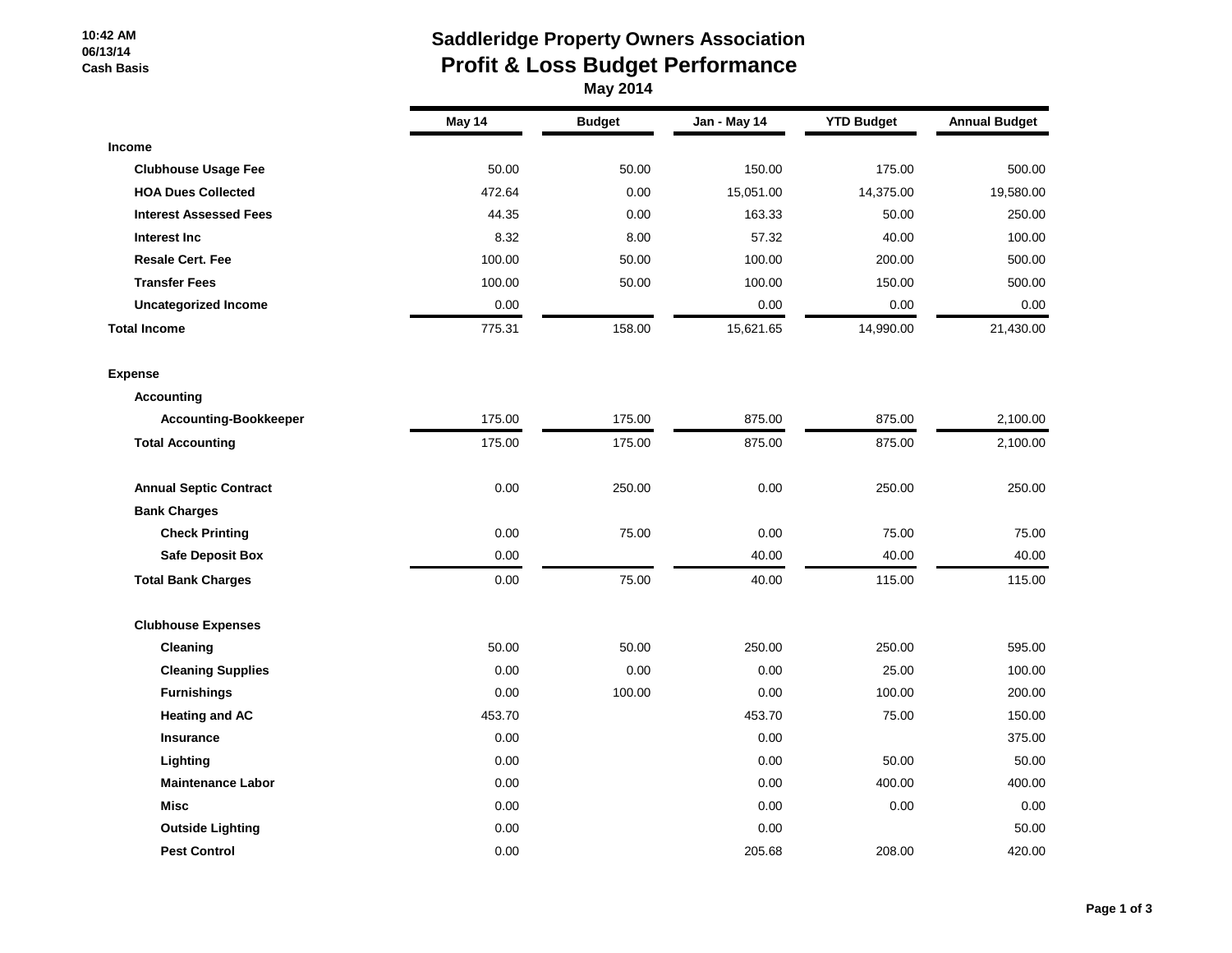#### **10:42 AM 06/13/14 Cash Basis**

# **Saddleridge Property Owners Association Profit & Loss Budget Performance**

| <b>May 2014</b> |  |
|-----------------|--|
|                 |  |

|                                            | May 14 | <b>Budget</b> | Jan - May 14 | <b>YTD Budget</b> | <b>Annual Budget</b> |
|--------------------------------------------|--------|---------------|--------------|-------------------|----------------------|
| <b>Plumbing Repairs</b>                    | 0.00   |               | 0.00         | 75.00             | 250.00               |
| <b>Repairs</b>                             | 0.00   |               | 0.00         | 125.00            | 500.00               |
| <b>Septic Cleaning and Service</b>         | 0.00   |               | 485.00       |                   |                      |
| Trash                                      | 0.00   |               | 172.46       | 170.00            | 350.00               |
| Water softener monthly maintain            | 0.00   | 25.00         | 85.42        | 125.00            | 300.00               |
| <b>Wellhouse Expenses</b>                  | 0.00   | 50.00         | 0.00         | 50.00             | 100.00               |
| <b>Total Clubhouse Expenses</b>            | 503.70 | 225.00        | 1,652.26     | 1,653.00          | 3,840.00             |
| <b>Dues and Subscriptions</b>              | 0.00   |               | 0.00         |                   | 25.00                |
| <b>Food for Saddleridge Meetings</b>       |        |               |              |                   |                      |
| <b>Food for Annual BBQ</b>                 | 0.00   |               | 311.62       | 550.00            | 550.00               |
| Neighborhood Watch                         | 0.00   |               | 0.00         |                   | 400.00               |
| <b>Total Food for Saddleridge Meetings</b> | 0.00   |               | 311.62       | 550.00            | 950.00               |
| <b>Improvements</b>                        |        |               |              |                   |                      |
| Landscaping                                |        |               |              |                   |                      |
| <b>Entrance</b>                            | 0.00   |               | 0.00         | 100.00            | 400.00               |
| Lighting                                   | 0.00   |               | 0.00         | 50.00             | 200.00               |
| <b>Plants</b>                              | 0.00   |               | 0.00         | 90.00             | 360.00               |
| <b>Total Landscaping</b>                   | 0.00   |               | 0.00         | 240.00            | 960.00               |
| <b>Wellhouse Improvements</b>              | 0.00   |               | 0.00         | 100.00            | 100.00               |
| <b>Total Improvements</b>                  | 0.00   |               | 0.00         | 340.00            | 1,060.00             |
| <b>Insurance-HOA Liability</b>             | 0.00   |               | 0.00         |                   | 600.00               |
| Insurance, D&O                             | 0.00   |               | 0.00         |                   | 2,500.00             |
| <b>Lawn Maintenance</b>                    | 0.00   | 192.00        | 811.90       | 1,166.00          | 2,300.00             |
| <b>Legal-Attorney Fees</b>                 | 0.00   |               | 0.00         | 500.00            | 1,000.00             |
| <b>Mailings</b>                            | 0.00   | 100.00        | 0.00         | 150.00            | 250.00               |
| <b>Miscellaneous</b>                       |        |               |              |                   |                      |
| <b>ACC Office Supplies</b>                 | 0.00   |               | 0.00         | 50.00             | 100.00               |
| Copying                                    | 0.00   |               | 0.00         |                   | 50.00                |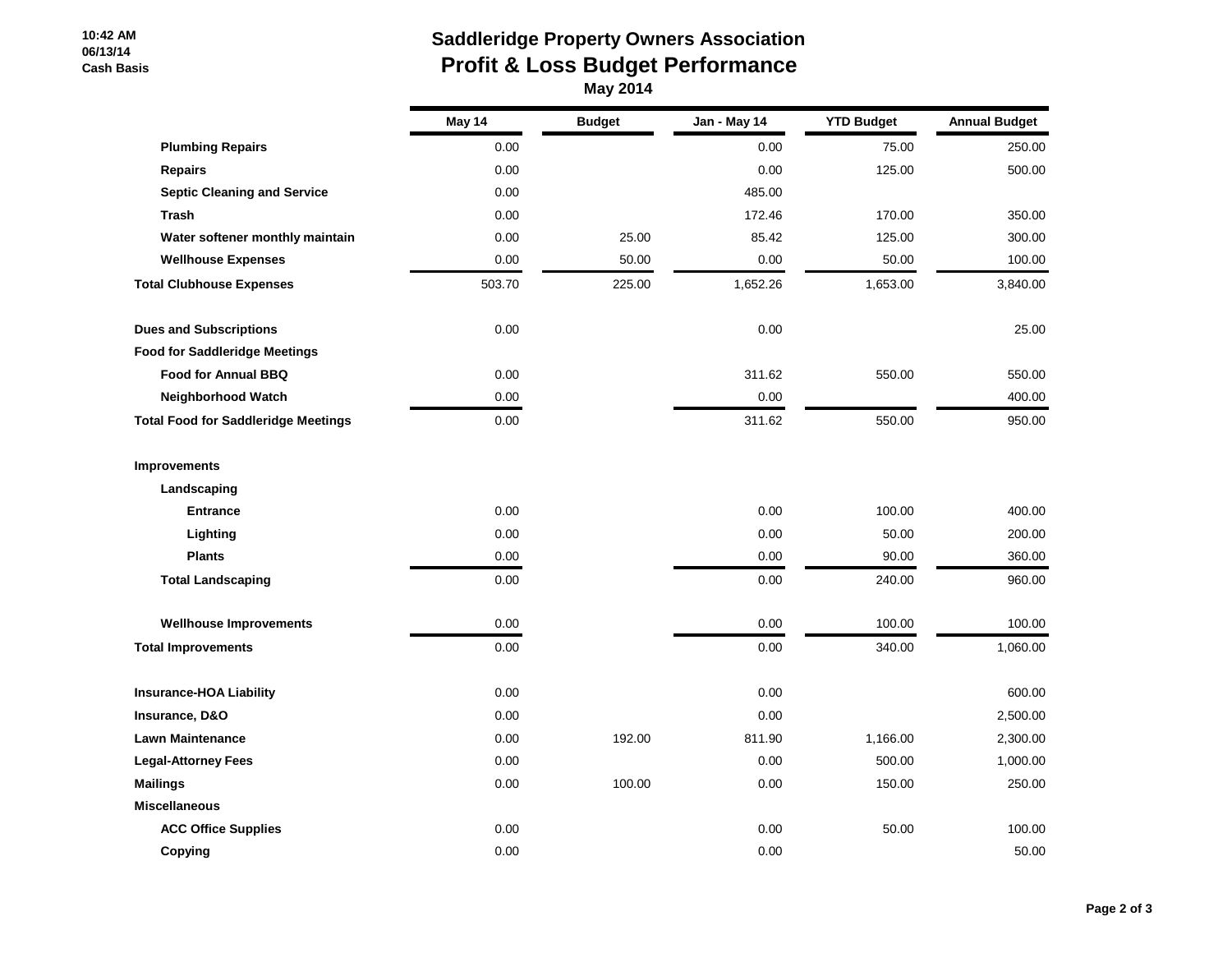#### **10:42 AM 06/13/14 Cash Basis**

## **Saddleridge Property Owners Association Profit & Loss Budget Performance May 2014**

|                            | May 14   | <b>Budget</b> | Jan - May 14 | <b>YTD Budget</b> | <b>Annual Budget</b> |
|----------------------------|----------|---------------|--------------|-------------------|----------------------|
| <b>Legal Records</b>       | 0.00     | 20.00         | 0.00         | 20.00             | 50.00                |
| <b>Office Supplies</b>     | 149.32   |               | 201.13       | 50.00             | 50.00                |
| <b>Printer Cart.</b>       | 0.00     |               | 0.00         |                   | 100.00               |
| <b>Software</b>            | 0.00     | 280.00        | 0.00         | 280.00            | 280.00               |
| <b>Website Hosting Fee</b> | 0.00     |               | 0.00         |                   | 120.00               |
| <b>Total Miscellaneous</b> | 149.32   | 300.00        | 201.13       | 400.00            | 750.00               |
| <b>PEC Electricity</b>     | 0.00     | 154.00        | 858.57       | 919.00            | 2,000.00             |
| <b>Taxes</b>               | 0.00     |               | 1.797.77     | 1,800.00          | 1,800.00             |
| <b>Total Expense</b>       | 828.02   | 1,471.00      | 6,548.25     | 8,718.00          | 19,540.00            |
| Net Income                 | $-52.71$ | $-1,313.00$   | 9,073.40     | 6,272.00          | 1,890.00             |